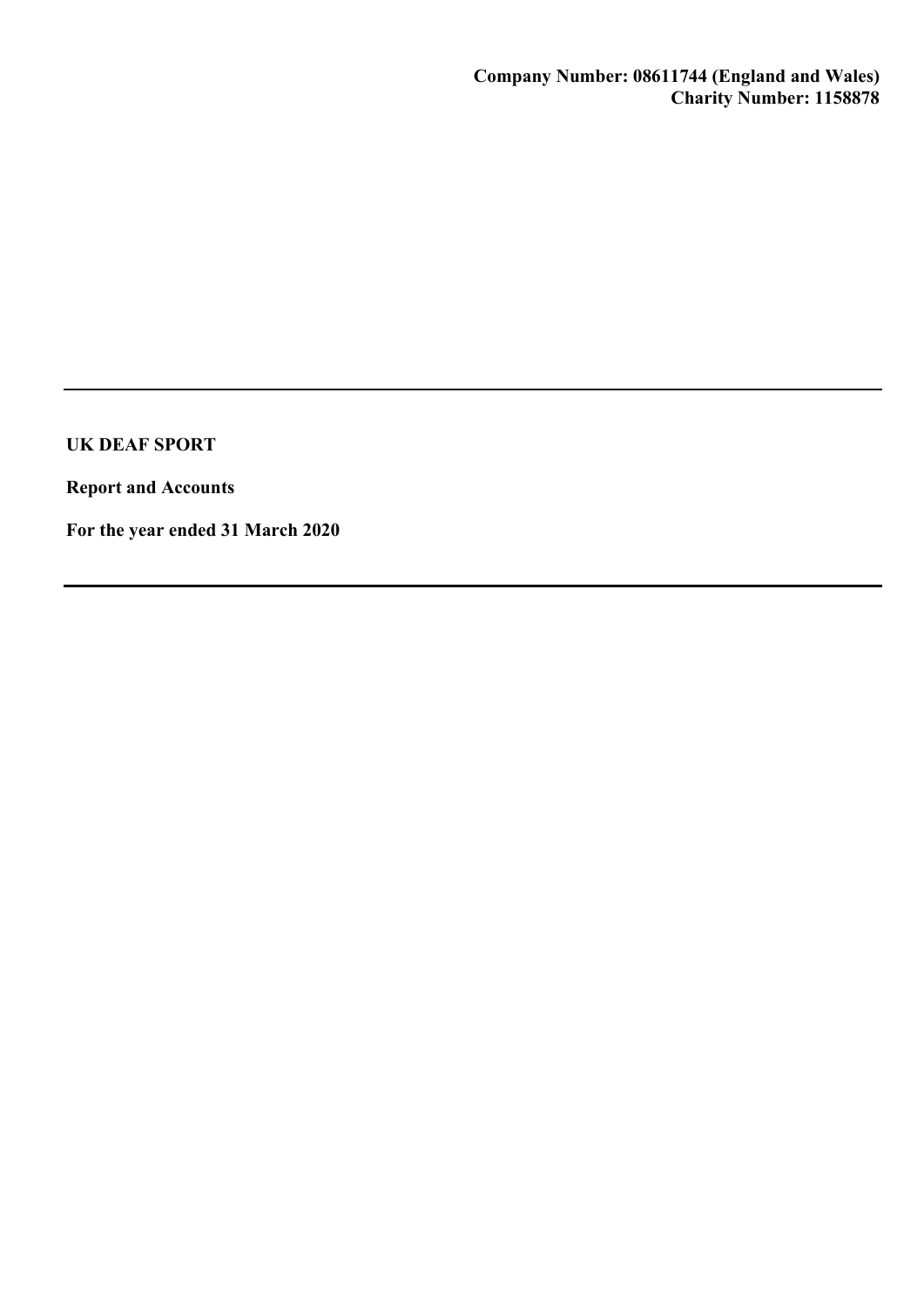## Report and Accounts

# For the year ended 31 March 2020

## INDEX

Page Number

| $1 \text{ to } 6$   | Trustees' Annual Report                  |
|---------------------|------------------------------------------|
|                     | Independent Examiner's Report            |
| 8                   | <b>Statement of Financial Activities</b> |
|                     | <b>Balance Sheet</b>                     |
| $10 \text{ to } 13$ | Notes forming part of the Accounts       |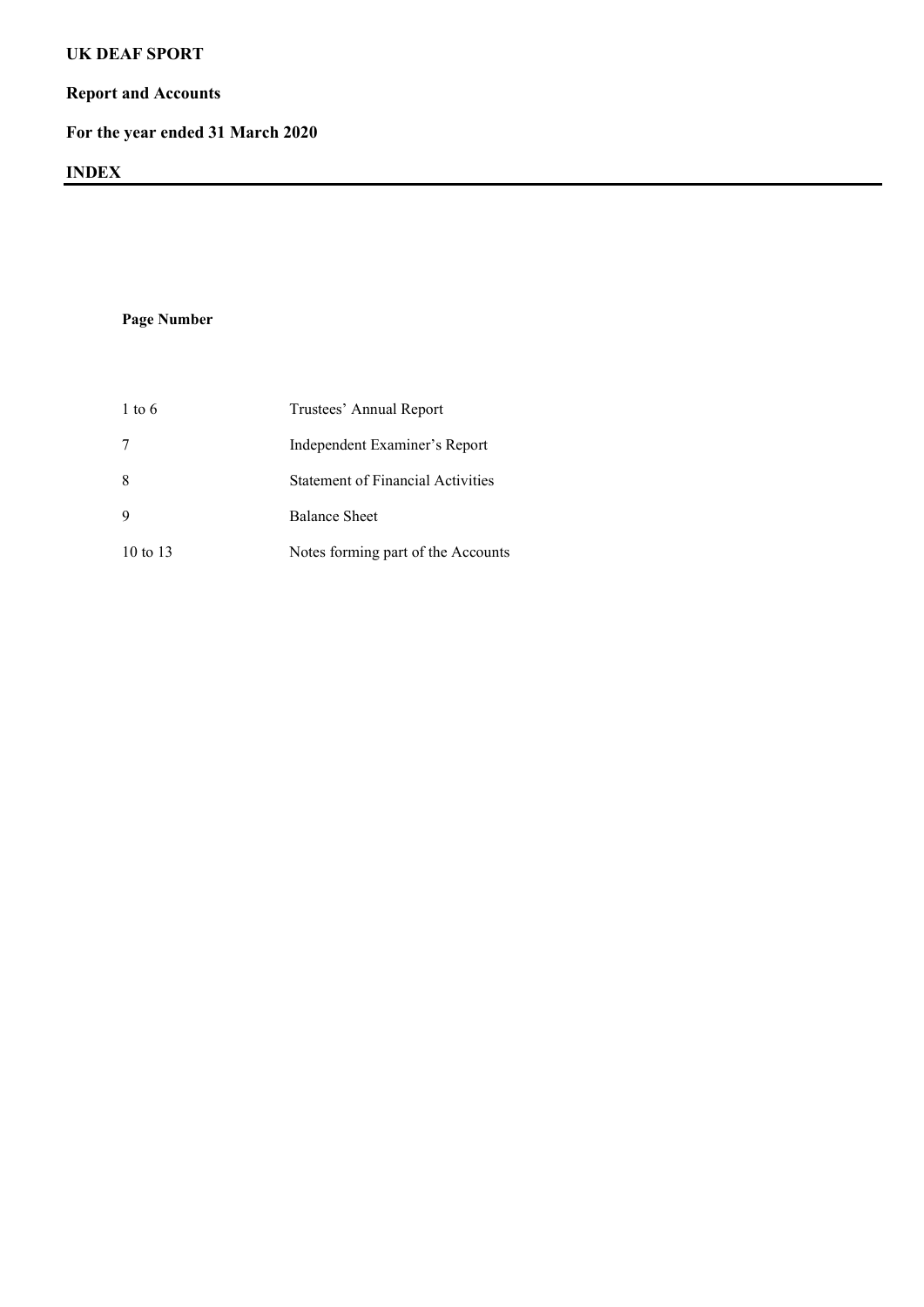## Company Information

## Company Number: 08611744

## Charity Number: 1158878

### Registered Office

6b Parkway Porters Wood St. Albans Hertfordshire England AL3 6PA

### Honorary President

Mr C Crowley MBE

### Trustees

Mr P A R Martin Mr G E V Knight Mrs L Lill Mr T Chapman Mr P Fitton Mr B J Foley Ms J Johnston Mr A P Mawdsley Mr T Seabrook

## Accountants

Hanburys Limited 6b Parkway Porters Wood St. Albans Hertfordshire England AL3 6PA

### Bankers

Unity Trust Bank Plc Nine Brindleyplace Birmingham B1 2HB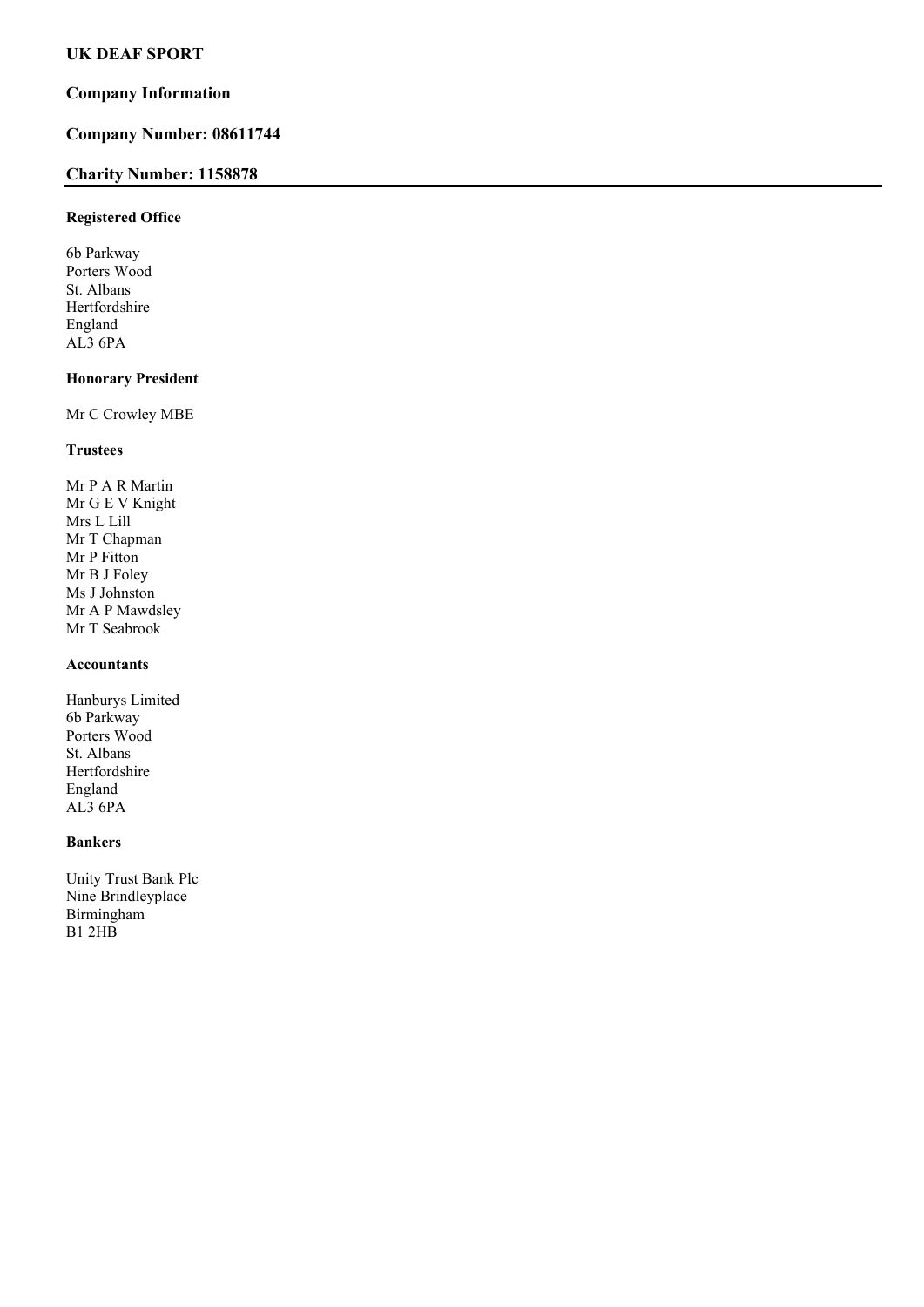## Trustees' (Directors') Annual Report

### For the year ended 31 March 2020

#### Trustees' Annual Report

The Trustees present their report and the accounts for the year ended 31 March 2020.

The accounts have been prepared in accordance with the accounting policies set out in note 1 to the accounts and comply with the charity's Memorandum and Articles of Association, the Companies Act 2006 and "Accounting and Reporting by Charities: Statement of Recommended Practice applicable to charities preparing their accounts in accordance with the Financial Reporting Standard applicable in the UK and Republic of Ireland (FRS 102)" (as amended for accounting periods commencing from 1 January 2015).

Our annual report for 2019/2020 looks back on a world before Covid-19 and the lockdown in the UK. So much has changed, and yet the principles and strategic objectives underlying our approach as an organisation remain the same. They will help us interpret and respond to a new environment where old patterns of thinking and behaviour are rightly being challenged. UK Deaf Sport's (UKDS) work last year – what we think we have achieved, what we have learnt and, crucially, where we recognise we have fallen short – gives us a starting point for this journey.

Since 16th March we have had to adapt our ways of delivering our projects and programmes. Our immediate concern has been to shape a response which supports Deaf and Hard of Hearing people to still continue to be active and inspired by sport and physical activity. The staff team, working remotely, has shown dedication and commitment in often difficult circumstances.

The Executive Director and Directors have also played a role in helping develop a response to unprecedented need which is swift, flexible and straightforward.

Covid-19 and the lockdown has reinforced and heightened significant inequalities in our society and within the sport and physical activity sector. These inequalities are being experienced by the very communities UKDS seeks to support. Responding to this, UKDS trustees and staff will continue to review and challenge the ways we work and how we can be better able to reach all members of the Deaf and Hard of Hearing communities; our partners and local community networks we work with.

It has been possible with support and funding awarded from Sport England and Comic Relief to expand the team of staff at UKDS which has meant additional resources and capacity to support the programmes responding to the needs of Deaf and Hard of Hearing people during this reporting period.

UK Deaf Sport enters this new year positively and continues to reflect, review and adapt programmes to support the greatest need. We continue to believe that a relational approach based on listening and trust remains essential. We will be guided by our organisational principles and strategic objectives as we recalibrate the way we work and will report on how we have done this in our next annual report.

#### Structure, Governance and Management

The charity is a company limited by guarantee.

The Board of Trustees oversee the work and day to day management whilst staff are recruited to specific projects. The Board are kept fully informed of all relevant operational information via meetings, sub committees and written briefings. The organisation continues to work within its set of 'Vision and Values'.

The Trustees, who are also the directors for the purpose of company law, and who served during the year were:

| Mr P A R Martin |                             |
|-----------------|-----------------------------|
| Mr G E V Knight |                             |
| Mrs L Lill      |                             |
| Mr G H Hunt     | (Resigned 11 December 2019) |
| Mr T Chapman    |                             |
| Mr P Fitton     |                             |
| Mr B J Foley    |                             |
| Ms J Johnston   |                             |
| Mr A P Mawdsley |                             |
| Mr T Seabrook   |                             |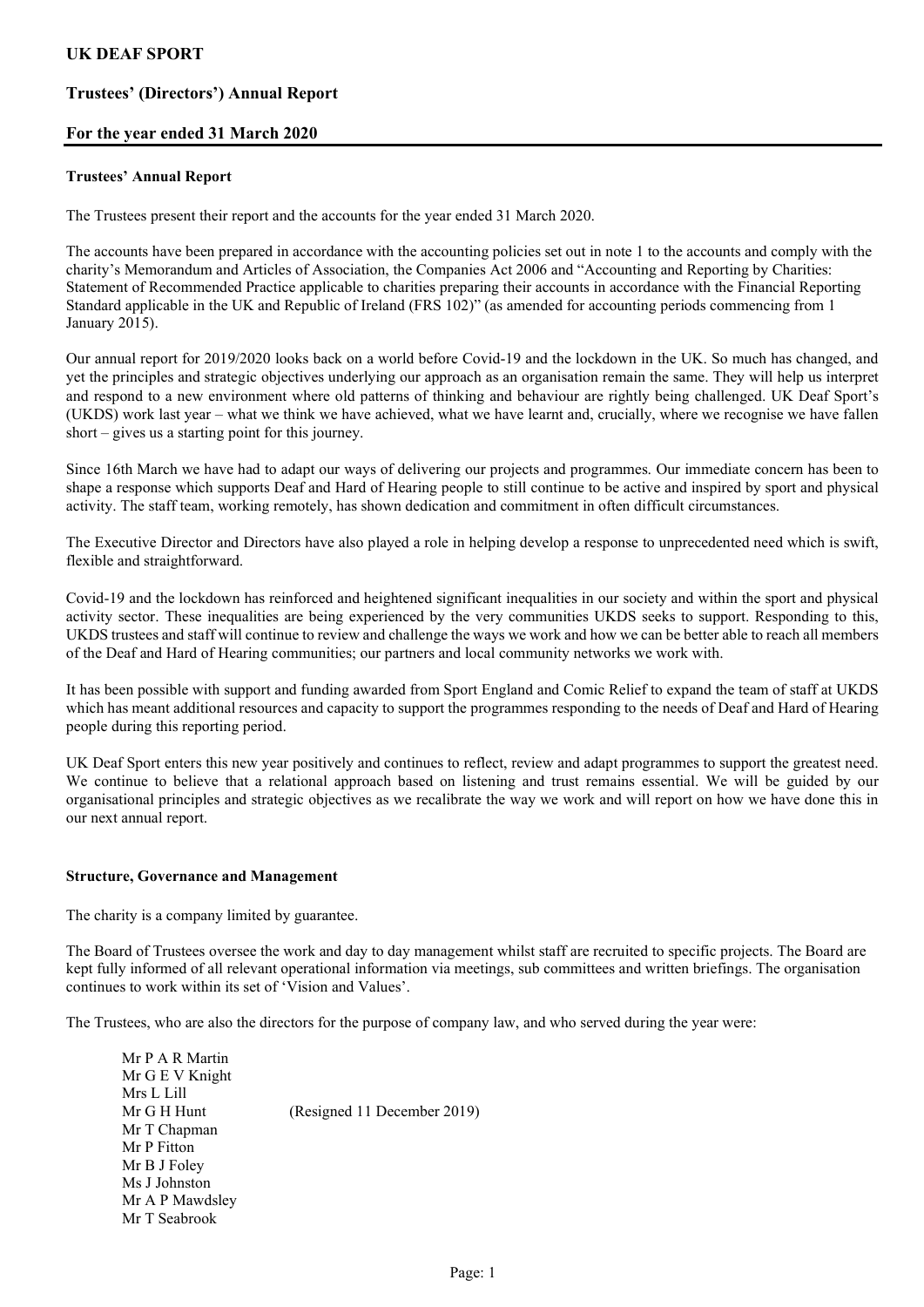## Trustees' (Directors') Annual Report

### For the year ended 31 March 2020

#### Structure, Governance and Management (continued)

Trustees are appointed from individuals with a common interest in the advancement of sport for Deaf and Hard of Hearing, having due regard to the skill set each has to offer. Training is provided as necessary to ensure that the role of a trustee is understood.

None of the trustees have any beneficial interest in the company. All of the trustees are members of the company and guarantee to contribute £1 in the event of a winding up.

As already noted, sub-advisory groups have been established and there is one responsible for each strategic objective being, Leadership and Operations, Participation and Performance. Each advisory group has a Board director involved and the groups are comprised of both Board directors and independent advisors with expertise in that particular strategic area.

#### Objectives and Activities of the Charity

UKDS uses the term 'deaf' to encompass all those who are Deaf, Hard of Hearing, have diminished hearing or a hearing impairment.

UKDS continues to work towards promoting and raising aspirations of every deaf person active and inspired by sport and physical activity. Our mission is about leading the opportunities to deliver this aspiration.

UKDS was established in 2003 and has been a member of the International Committee of Sports for the Deaf (ICSD) since March 2006. UKDS is a member of the UK Council on Deafness (UKCoD) and the Activity Alliance (AA).

UKDS has a Strategic Plan, developed to achieve the vision of "Every Deaf Person Active and Inspired by Sport". The Plan revolves around three key Strategic Objectives and associated outcomes:

- Leadership strategic, well governed leadership for deaf sport.
- Participation more deaf people starting, staying and supporting sport.
- Performance more deaf athletes winning medals on the world stage.

UKDS is grateful for the support of its partners and funders, specifically Sport England and Comic Relief, but is acutely aware of its commitment to reduce the reliability on the public purse and to ensure the sustainability of the organisation.

#### Achievements and Performance

#### **Leadership**

The continued focus of UKDS has been on the leadership of the Company, specifically the staff, Board, strategy and structure of the organisation. With thanks to both Sport England and Comic Relief funding, the team of staff has grown leading to an increase in capacity, support and encouragement being directed to the work around the three Strategic Objectives.

The Board represents a wide range of skills and experience and has been instrumental in the key areas of work around updating the Company's articles.

UKDS continues to work hard to increase the number of members with the right skills who are Deaf, BSL users, women, from BAME backgrounds or from LGBT+ groups to ensure equal representation. As a result of additional Sport England funding, the organisation has and will be able to continue the work around the Equality and Diversity Plan which has been led by the Board Equality and Diversity Champion and the Executive Director. Progress has been made with the Athletes Leadership Group which looks to include members attending each of the Board meetings to reflect the view and experiences of those playing sport and physical activity on a daily basis.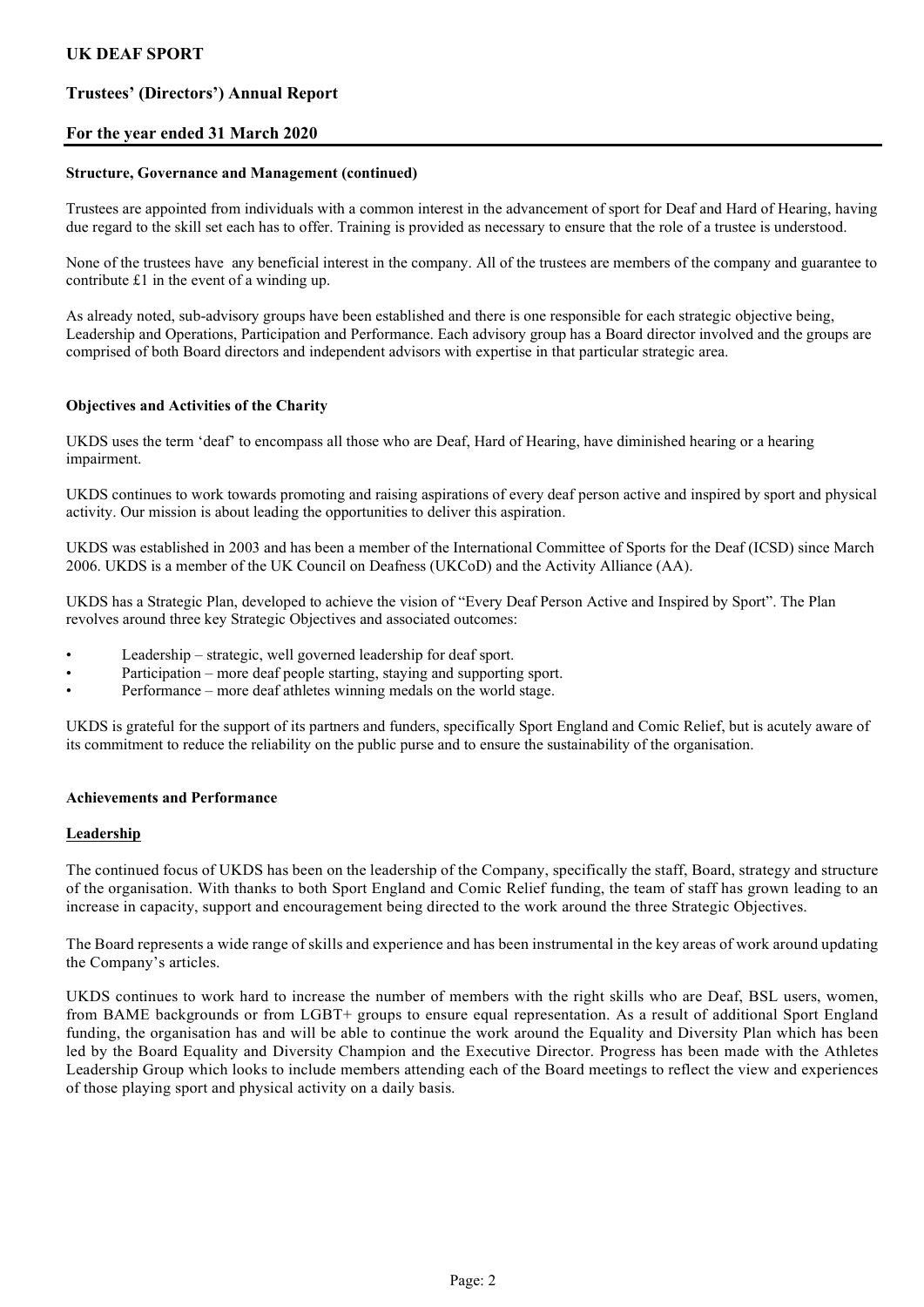### For the year ended 31 March 2020

#### Leadership (continued)

UKDS has been assessed by Sport England through the Code for Sports Governance and is now recorded as Tier 2 compliant. We will continue to monitor and track progress around the governance plan. As part of this strategic area, UKDS continues to work with its members to ensure that robust, transparent and fit for purpose governance is in place across Deaf Sports Organisations to ensure that deaf sport is run effectively for the benefit of participants. We continue to review the progress made through the membership scheme to ensure that our members are supported and that the organisation had a better understanding of the partners and members of UK Deaf Sport.

In October 2019 through a formal interview process involving several members of the board the Executive Chair reverted to his Chair role and passed on the Executive responsibilities of the role to the existing Head of Participation. A new role Executive Director was introduced to the organisation as part of a planned restructure aimed at improving the governance of the organisation.

With funding awarded from Sport England and Comic Relief, UKDS has been able to recruit and fund three new roles during this reporting period: Communications Officer, Admin Support Officer and Project Manager – London Deaf Activators.

We are grateful for continued the support of Sport England and Comic Relief which has contributed funding to the new roles mentioned above. This has led to the growth of participation and ensures that pathways exist with our partners to reduce the barriers to entry and progress for deaf people.

### Participation

The following section of this report highlights some of the key areas UKDS has delivered on as part of our ongoing work to drive and increase participation of Deaf and Hard of Hearing people during this reporting period. With thanks to both funders Sport England and Comic Relief UKDS has been able to deliver new ways of working and connecting with the communities and partners we are here to serve.

#### Understanding our audiences

UKDS continues to capture and obtain insight and research through our own work and also from communities and partners. Through support from our funders, in particular Comic Relief, UKDS has been able to develop a better understanding and awareness of the unique information and support needs of Deaf and Hard of Hearing children, young people and adults living in London. During the period of January to March much of the Comic Relief funded work focused on mapping and understanding the project locations and the needs of communities we intended to reach.

#### Online delivery

In response to the covid-19 national lockdown in March UKDS responded through developing #deafstayinworkout. The online initiative was developed in response to Sport England's advice and plea for the nation to stay active and safe whilst in lockdown. UKDS reached out, engaged and supported a team of Deaf and Hard of Hearing instructors and personal trainers to deliver a number of online activities/classes and programmes to the community.

In addition to this, UKDS has provided support to key partners to develop online resources and materials to support Deaf and Hard of Hearing people in sport and physical activity opportunities.

We look forward to reporting on the reach and difference made through #deafstayinworkout in our next annual report.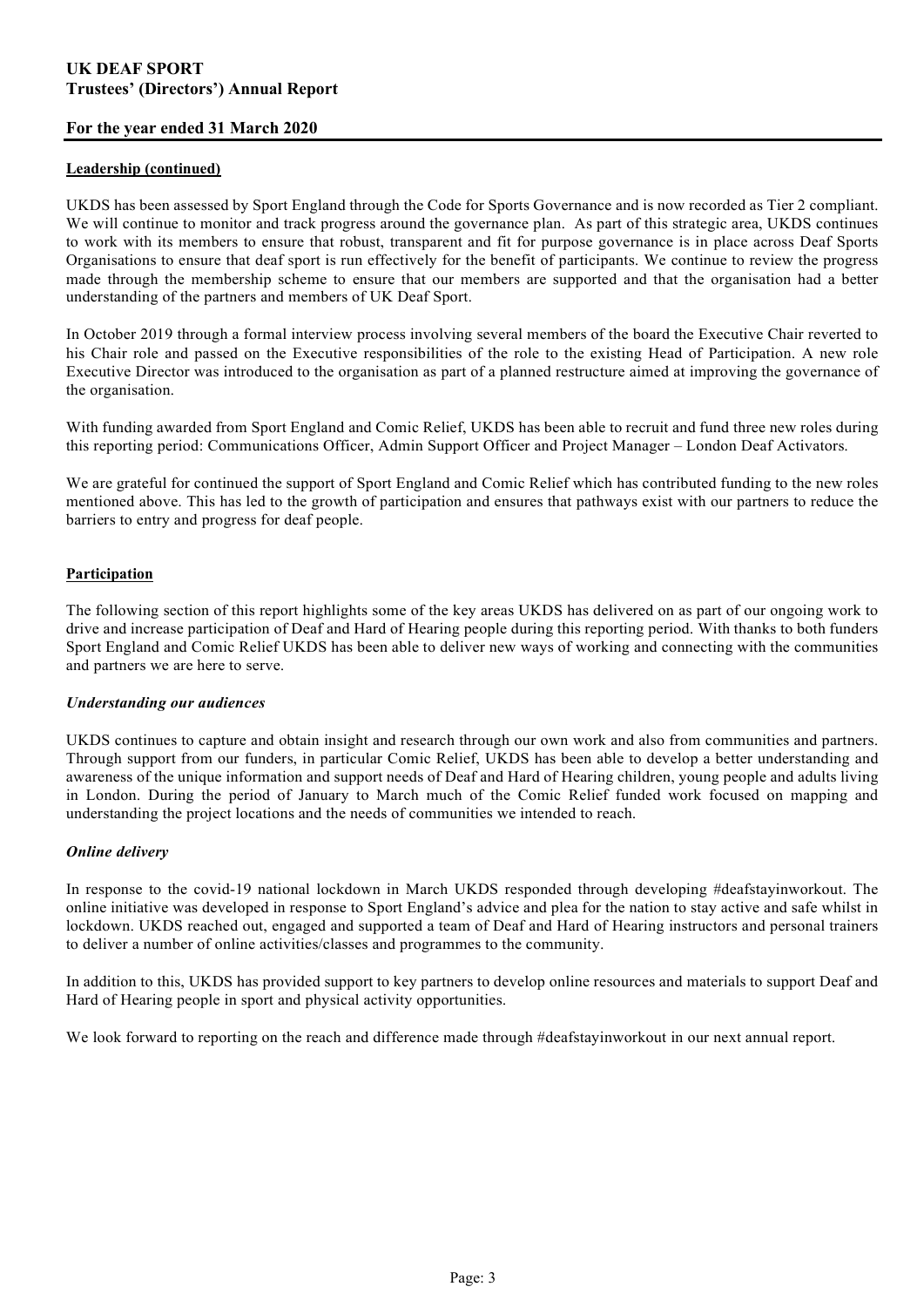### For the year ended 31 March 2020

#### Workforce Development

This has been and will continue to be a key focus area for UKDS. Through the online delivery of classes and sessions as part of #deafstayinworkout, we have developed a network of Deaf and Hard of Hearing instructors and personal trainers. UKDS continued to work with UK Coaching (previously sports coach UK) and tutors to promote and deliver 'Effective Communication: Coaching Deaf People in Sport' courses. The course and content has been reviewed and we will be looking to launch the new programme later in 2020.

UKDS has been working with Sports Leaders UK to set up the Deaf young leaders course for deaf young people aged 14-18 years old. The young people will have the opportunity to develop a wide number of skills whilst also raising their knowledge and understanding of volunteering and working within the sports and physical activity sector. The training programme was delivered and piloted in partnership with the Ear Foundation over two weekends with 18 young deaf people participating on the course. The feedback captured has helped to shape the course. Due to covid-19 and the national lockdown all plans to deliver this work to other schools and community group has been put on hold.

### Research and Insight

The focus for this area of work has been very much around working with key partners British Blind Sport and SENSE charity to understand and explore the experiences had by Deaf and Hard of hearing; Visually impaired and Blind and those with communication challenges when engaging and accessing leisure facilities. An online survey was carried out as part of phase one for this research with focus groups and in-depth telephone interviews taking place as part of phase two. The research findings with recommendations will be shared in at the start of 2021.

#### Guidance

We continue to work with individual sports and their National Governing Bodies to identify ways to embed deaf inclusive/awareness information and guidance for their clubs within their own club marks. UKDS continues to support and work alongside Activity Alliance giving guidance and support on a wide range of topics. Guidance on activities and inclusion of Deaf and Hard of Hearing people has also been provided for key Active Partnerships (formally known as County Sport Partnerships) in the regions UK Deaf Sport has been prioritising and also ukactive, an organisation set up to promote the interests of commercial fitness gyms and community leisure centres across the UK.

#### Sensory Alliance

UKDS continues to work closely alongside British Blind Sport (BBS) and SENSE in strengthening a Sensory Alliance to support deaf and visually impaired people within sport and physical activity. This work is essential in helping tackle the barriers faced by those with sensory impairments which currently contribute to preventing over 90% engaging in regular activity. This partnership has focused on the research looking into better understanding the needs of Deaf and Hard of Hearing people accessing gyms and leisure facilities and also launching the new online learning portal delivered by British Gymnastics.

#### Marketing and Communications

We have continued to work with Activity Alliance and other National Disability Sports Organisations (NDSOs) to deliver joint marketing. We continue to update and improve the UKDS website and contacts system to manage our contacts and to gather information to help provide insight for partners. We have also made sure that existing systems abide by the GDPR legislations and protocols.

Through our funding award from Sport England we were able to recruit a short-term communications officer post. This was the first time UKDS had such a role and it has been very encouraging to see the impact and difference brought from this role to raising the awareness of not just UKDS but also our members and partners. The role has provided much support in leading on the #deafactiveonline programme and also increasing the organisation's presence across all social media platforms.

Our Executive Director jointly chairs the National Disability Sports and Physical Activity Network (formally known as National Disability Sports Organisation) and also attends a weekly forum held with the CEOs of the other National Disability Sport Organisations and through this ensures that regular communication happens between all partners and key individuals.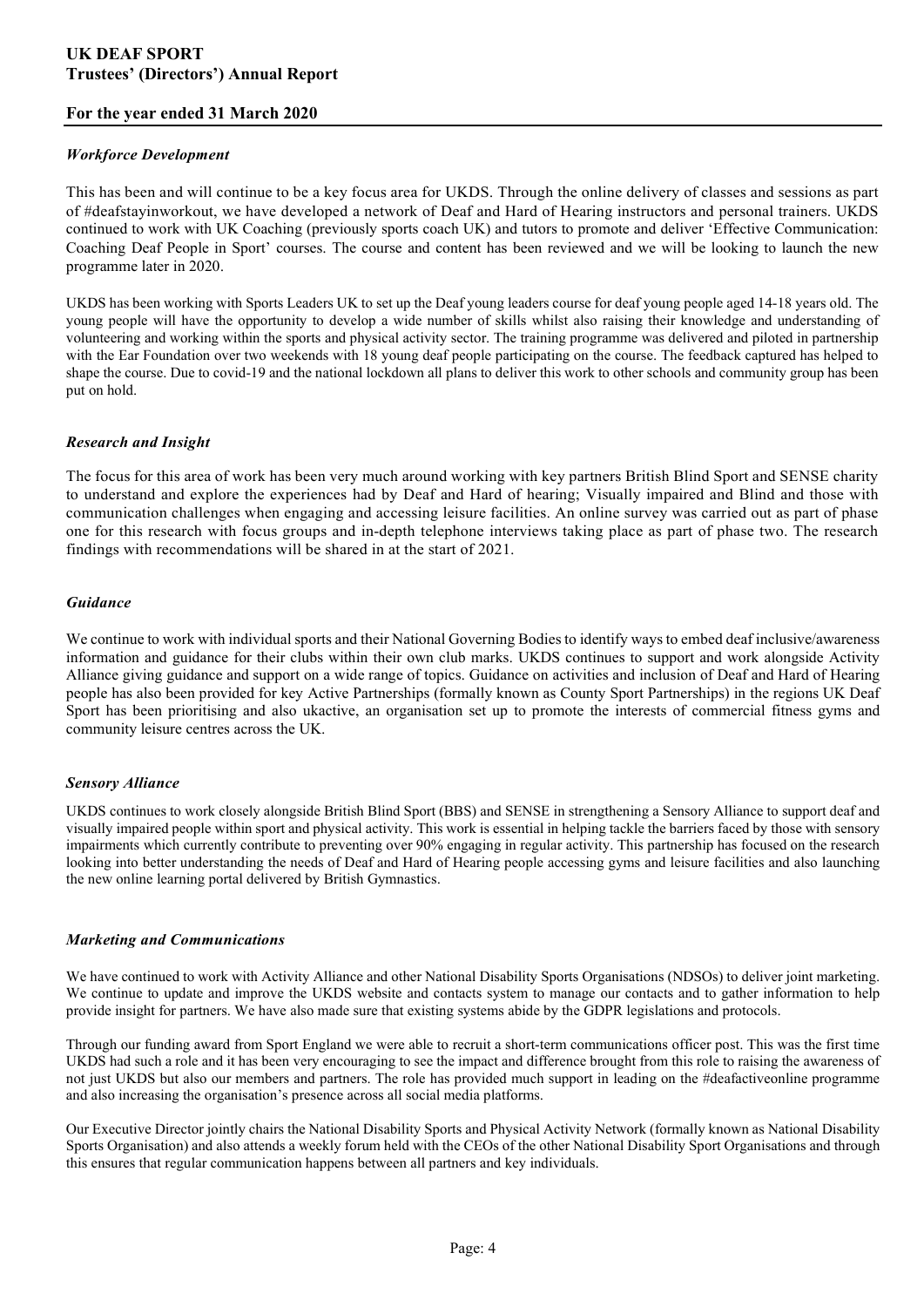### For the year ended 31 March 2020

#### Performance

UKDS has taken the time to review and refocus our priorities for performance, with a new Performance Advisory Group being established. The membership of this advisory group includes the Secretary General for UK Deaf Sport and independent advisors with expertise in that Performance Sport.

UKDS continues to raise awareness of the needs of Deaf athletes who are neither recognised nor supported by Government.

We have continued to support and work hard with a number of sports to support our athletes with their audiology checks and providing information around anti-doping. This work has been supported and carried out by our appointed Honorary Audiologist.

#### Financial Review

The charity has been successful in delivering activities to the deaf through funding from Sport England. The result for the year shows a surplus of £49,393 (2019 deficit £39,430).

The Charity considers the combined surplus of £4,435 to be reasonable for the years ended 31 March 2018, 2019 and 2020.

Restricted funds stand at £53,830, with a surplus in general reserves of £12,876.

It is the policy of the charity that unrestricted funds which have not been designated for a specific use should be maintained at a level equivalent to between three- and six-month's expenditure. The trustees consider that reserves at this level will ensure that, in the event of a significant drop in funding, they will be able to continue the charity's current activities while consideration is given to ways in which additional funds may be raised. This level of reserves has not yet been achieved; efforts are continuing to secure funding to be able to continue to deliver the service required in the sector.

#### Principal sources of income

The principal source of income for the year has been the funding awarded by Sport England. A successful bid was submitted for further funding resulting in a further two year project to be undertaken.

Sport England has also awarded UKDS financial support to grow the commercial area of the organisation and also a one-year programme to support and take forward our work with deaf women and girls from BAME communities and support our work around diversity within the organisation and across the sport and physical activity sector.

In addition to this, further funding has been secured from Comic Relief to deliver a two year project supporting deaf children, young people and adults living in London to feel confident and enabled to access sport and physical activities and develop skills. Through the funded programme we will also look to promote good mental health.

Collectively the Board and Executive Director have worked hard to identify additional sources of income and as a result have submitted a number of bids which we are awaiting news on.

#### Risk assessment

The trustees have assessed the major risks to which the charity is exposed, a Risk Management Strategy and comprehensive risk register is in place and clearly identifies the major risks facing the charity. It describes and evaluates the steps to be taken to manage those risks and provides an action plan to address any improvements required.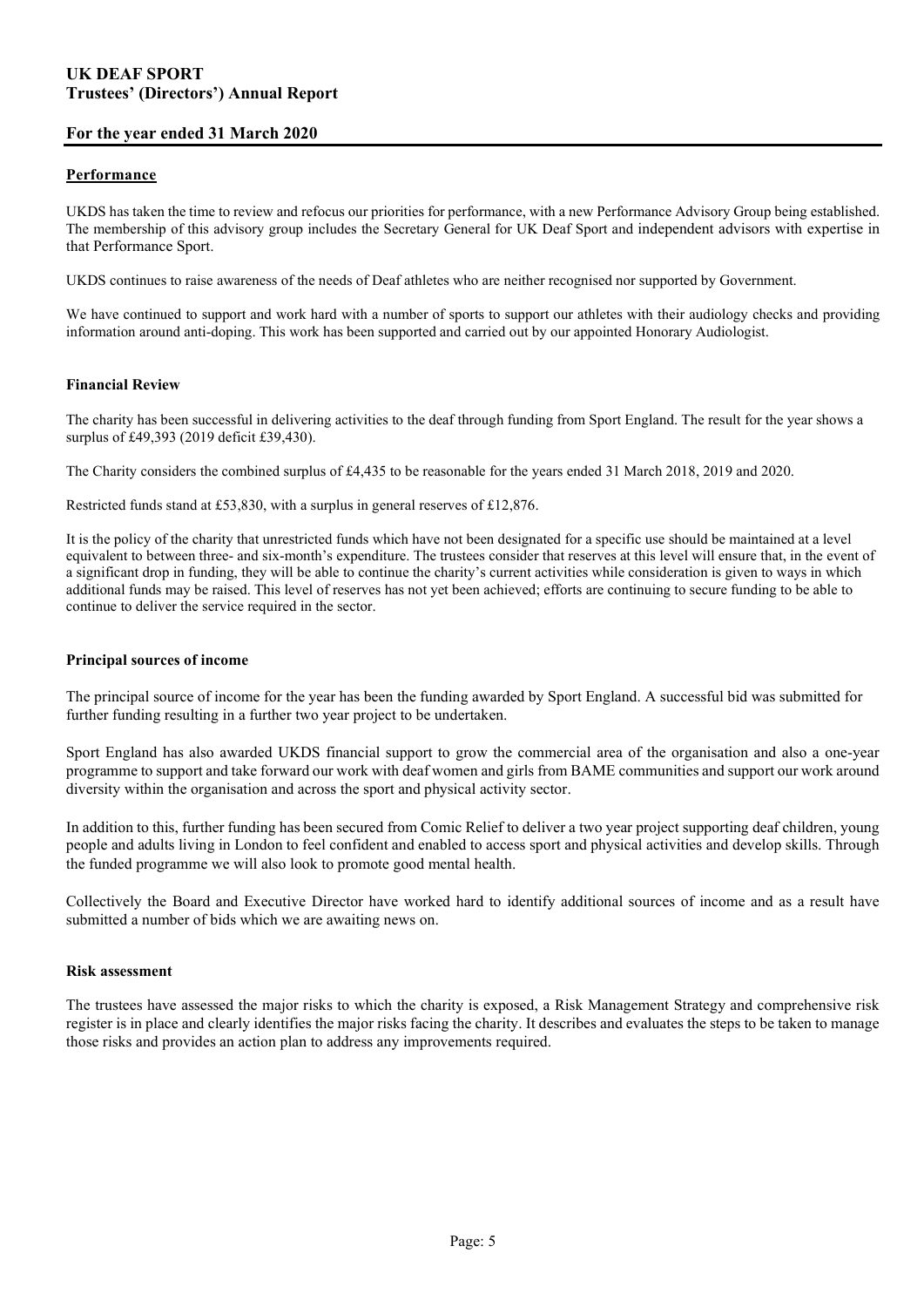### For the year ended 31 March 2020

#### Plans for the future

Whilst this year has seen much change, UKDS has completed its third year as a Charitable Company in good shape to deliver on its mission and work towards its vision.

Under our Leadership objective, our governance work continues to establish a transparent structure and build a balanced Board with the right skills to grow the organisation and ensure continued financial and governance sustainability.

Much of the focus of next year under our Participation objective will be in ensuring work develops with Sport England, Comic Relief, Activity Alliance and other key partners. We will look to build on existing programmes whilst also develop new activities which will be funded by new partners.

Our work to secure financial support and recognition from the private sector and from Government continues.

Linked to our work in performance including the management of the DeaflympicsGB team is our International Strategy. We will continue to strengthen our position on the world stage, specifically supporting developments in international governance and calls for a level playing field for athletes through robust anti-doping and audiology policies and processes.

This report has been prepared in accordance with the special provisions of Part 15 of the Companies Act 2006 relating to small companies.

The Directors have taken advantage of section 477(2) of the Companies Act 2006 which exempts the company from the requirement to have the accounts audited.

The Company is required to have an Independent Examination in accordance with the provisions in the Charities Act 2011. Accordingly, Tushar Desai FCCA of Hanburys Ltd, Chartered Certified Accountants, was appointed Independent Examiner.

By Order of the Board:

P.Mat.

Mr P A Martin Trustee and Director

…………………………

Date: 18.11.2020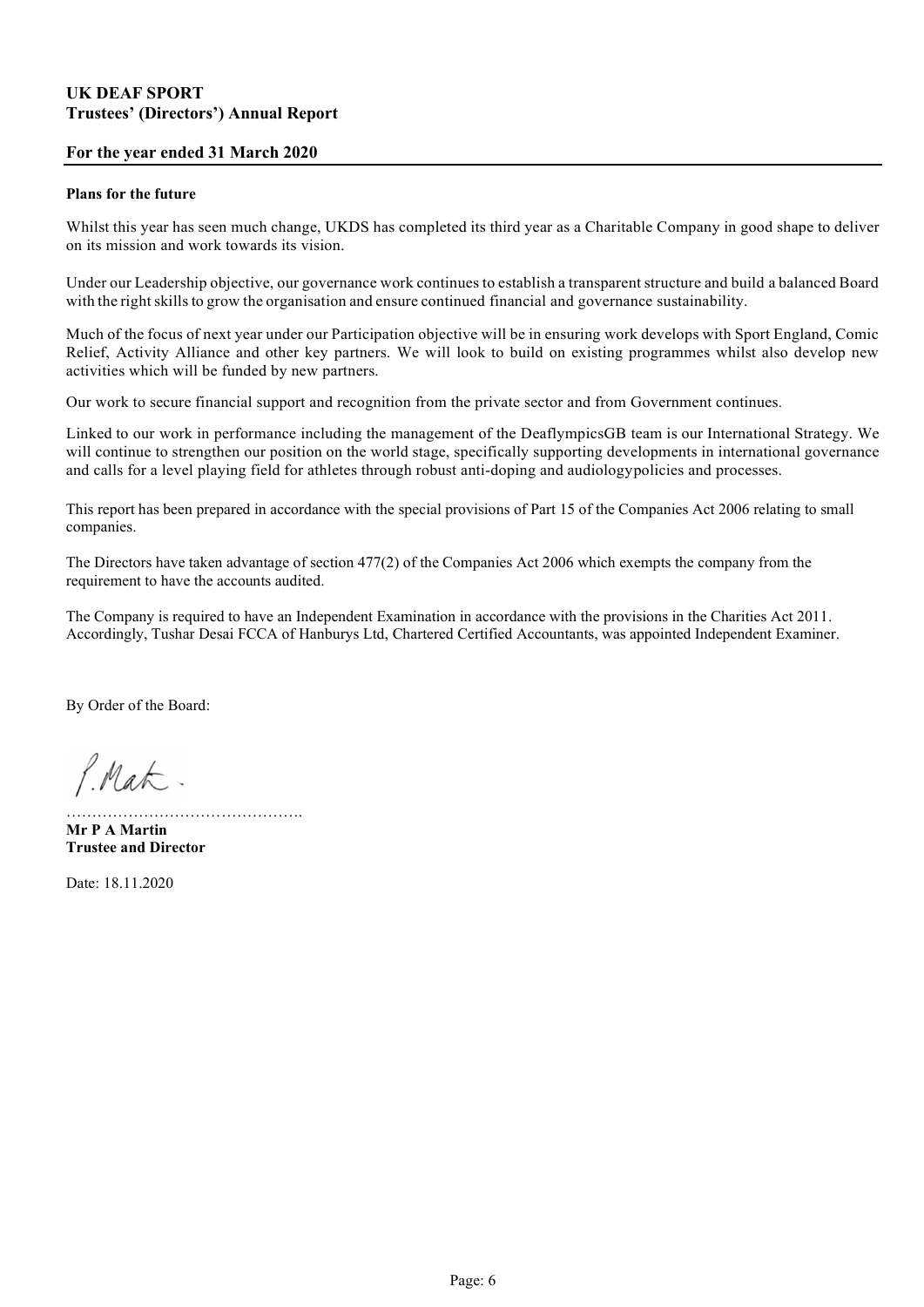### Independent Examiner's Report

### To The Trustees of UK DEAF SPORT

#### Independent Examiner's Report to the Trustees of UK Deaf Sport

I report to the charity trustees on my examination of the accounts of the company for the year ended 31 March 2020, charity number 1158878 , company number 08611744 which are set out on pages 8 to 13.

#### Respective responsibilities of trustees and examiner

As the charity trustees of the company (and also its directors for the purposes of company law) you are responsible for the preparation of the accounts in accordance with the requirements of the Companies Act 2006 ('the 2006 Act').

Having satisfied myself that the accounts of the company are not required to be audited under Part 16 of the 2006 Act and are eligible for independent examination, I report in respect of my examination of your company's accounts as carried out under section 145 of the Charities Act 2011 ('the 2011 Act'). In carrying out my examination I have followed the Directions given by the Charity Commission under section 145(5)(b) of the 2011 Act.

#### Independent examiner's statement

I have completed my examination. I confirm that no matters have come to my attention in connection with the examination giving me cause to believe that in any material respect:

- 1. accounting records were not kept in respect of the company as required by section 386 of the 2006 Act; or
- 2. the accounts do not accord with those records; or
- 3. the accounts do not comply with the accounting requirements of section 396 of the 2006 Act other than any requirement that the accounts give a 'true and fair view' which is not a matter considered as part of an independent examination; or
- 4. the accounts have not been prepared in accordance with the methods and principles of the Statement of Recommended Practice for accounting and reporting by charities applicable to charities preparing their accounts in accordance with the Financial Reporting Standard applicable in the UK and Republic of Ireland (FRS 102).

I have no concerns and have come across no other matters in connection with the examination to which attention should be drawn in this report in order to enable a proper understanding of the accounts to be reached.

T Desai

Signed

Tushar Desai FCCA Hanburys Limited 6b Parkway Porters Wood St Albans Herts AL3 6PA

12/15/2020

Date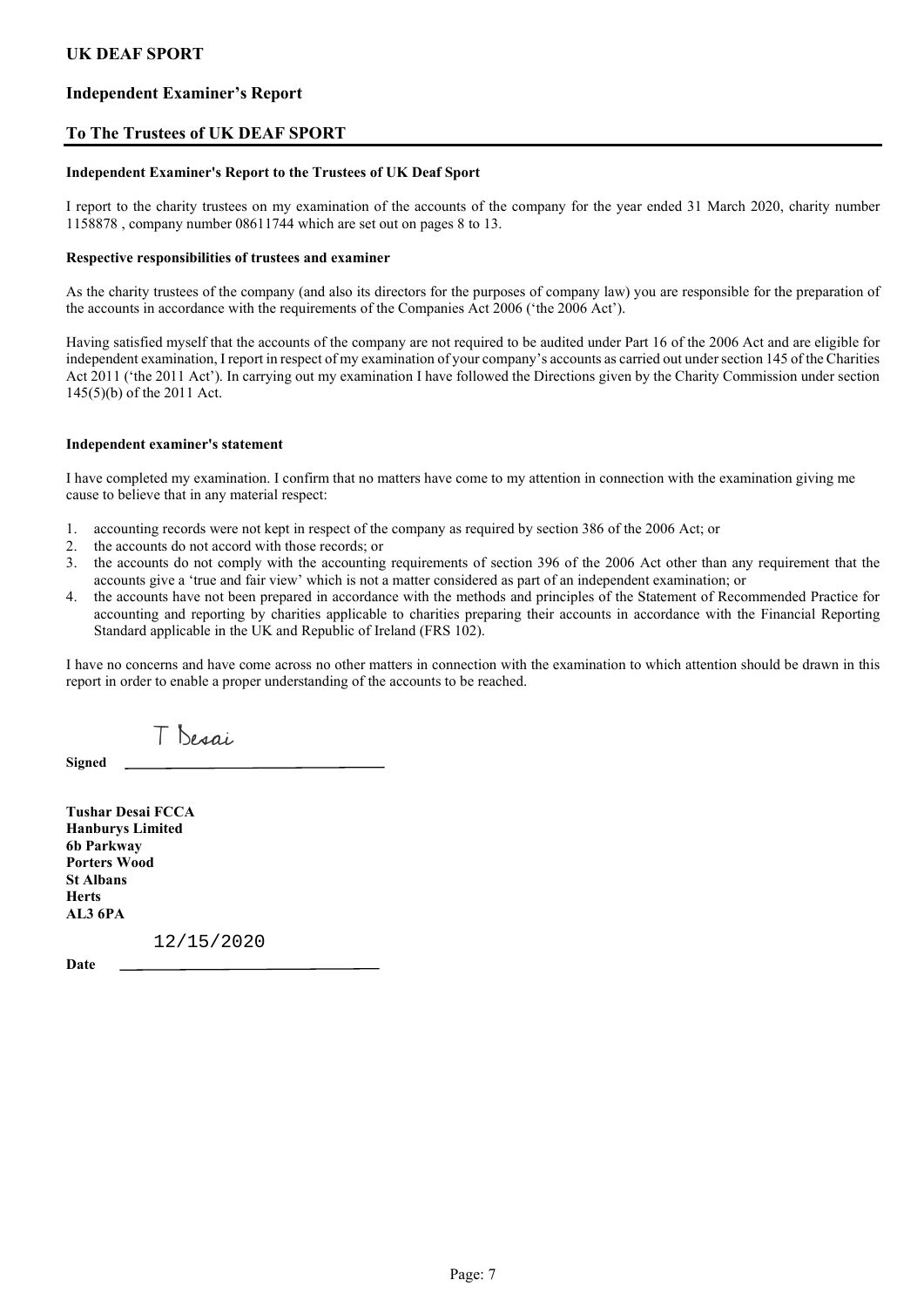## Statement of Financial Activities

## For the year ended 31 March 2020

| Incoming resources from:                        | <b>Notes</b> | 2020<br>Unrestricted<br><b>Funds</b><br>£ | 2020<br><b>Restricted</b><br><b>Funds</b><br>$\mathbf f$ | 2020<br>Total<br><b>Funds</b><br>£ | 2019<br><b>Unrestricted</b><br><b>Funds</b><br>£ | 2019<br><b>Restricted</b><br><b>Funds</b><br>£ | 2019<br><b>Total</b><br><b>Funds</b><br>£ |
|-------------------------------------------------|--------------|-------------------------------------------|----------------------------------------------------------|------------------------------------|--------------------------------------------------|------------------------------------------------|-------------------------------------------|
| Donations and legacies<br>Charitable activities | 2<br>3       | 7,670                                     | 172,583                                                  | 180,253                            | 525<br>$\overline{\phantom{a}}$                  | 113,234                                        | 525<br>113,234                            |
| <b>Total Incoming Resources</b>                 |              | 7,670                                     | 172,583                                                  | 180,253                            | 525                                              | 113,234                                        | 113,759                                   |
| <b>Resources expended from:</b>                 |              |                                           |                                                          |                                    |                                                  |                                                |                                           |
| Costs of charitable activities                  | 4            | (4,800)                                   | (126,060)                                                | (130, 860)                         | (525)                                            | (152, 664)                                     | (153, 189)                                |
| <b>Total resources expended</b>                 |              | (4,800)                                   | (126,060)                                                | (130, 860)                         | (481,904)                                        | (60, 383)                                      | (542, 287)                                |
| Net movements in funds                          | 10 & 11      | 2,870                                     | 46,523                                                   | 49,393                             | Ξ.                                               | (39, 430)                                      | (39, 430)                                 |
| Total Surplus at 1 April 2019                   |              | 10,006                                    | 7,307                                                    | 17,314                             | 10,006                                           | 46,738                                         | 56,744                                    |
| <b>Total Surplus at 31 March 2020</b>           |              | 12,876                                    | 53,830                                                   | 66,707                             | 10,006                                           | 7,307                                          | 17,314                                    |

The Statement of Financial Activities has been prepared on the basis that all operations are continuing operations.

The notes on pages 10 to 13 form part of these accounts.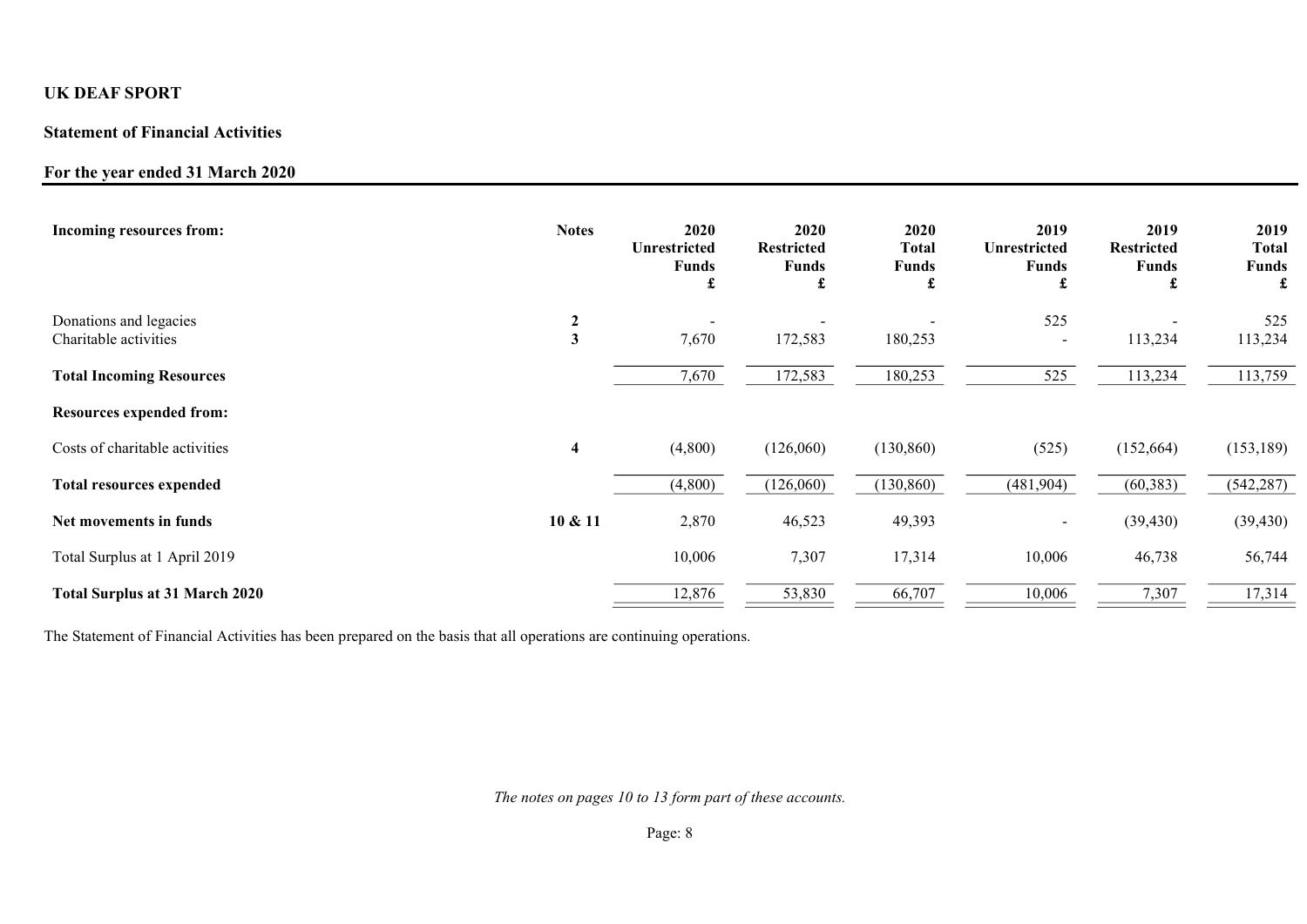### Balance Sheet

## As at 31 March 2020

|                                                              | <b>Notes</b> |                      | 2020                 |                    | 2019                 |
|--------------------------------------------------------------|--------------|----------------------|----------------------|--------------------|----------------------|
|                                                              |              | $\pmb{\mathfrak{L}}$ | $\pmb{\mathfrak{L}}$ | $\pmb{\mathbf{f}}$ | $\pmb{\mathfrak{L}}$ |
| <b>Current Assets</b><br>Debtors<br>Cash at bank and in hand | 8            | 5,674<br>70,234      |                      | 2,373<br>19,668    |                      |
|                                                              |              | 75,907               |                      | 22,041             |                      |
| <b>Creditors:</b><br>Amounts falling due within one year     | 9            | (9,200)              |                      | (4, 727)           |                      |
| <b>Net Current Assets</b>                                    |              |                      | 66,707               |                    | 17,314               |
| <b>Total Assets Less Current Liabilities</b>                 |              |                      | 66,707               |                    | 17,314               |
| <b>Net Assets</b>                                            |              |                      | 66,707               |                    | 17,314               |
| <b>Funds of the Charity</b>                                  |              |                      |                      |                    |                      |
| <b>Restricted Funds</b><br><b>Unrestricted Funds</b>         | 11<br>10     |                      | 53,831<br>12,876     |                    | 7,308<br>10,006      |
| <b>Total Charity Funds</b>                                   |              |                      | 66,707<br>-------    |                    | 17,314<br>=======    |

The company is entitled to exemption from audit under Section 477 of the Companies Act 2006 for the year ended 31 March 2020.

The members have not required the company to obtain an audit of its financial statements for the year ended 31 March 2020 in accordance with Section 476 of the Companies Act 2006.

The directors acknowledge their responsibilities for complying with the requirement of the Companies Act with respect to preparation of the accounts.

These accounts have been prepared in accordance with the provisions applicable to small companies subject to the small company's regime and in accordance with FRS 102 SORP.

The financial statements were approved by the Board of Directors on 18<sup>th</sup> November 2020 and were signed on its behalf by:

P. Mat.

Mr P A R Martin – Trustee and Director

.......................................................................

The notes on pages 10 to 13 form part of these accounts.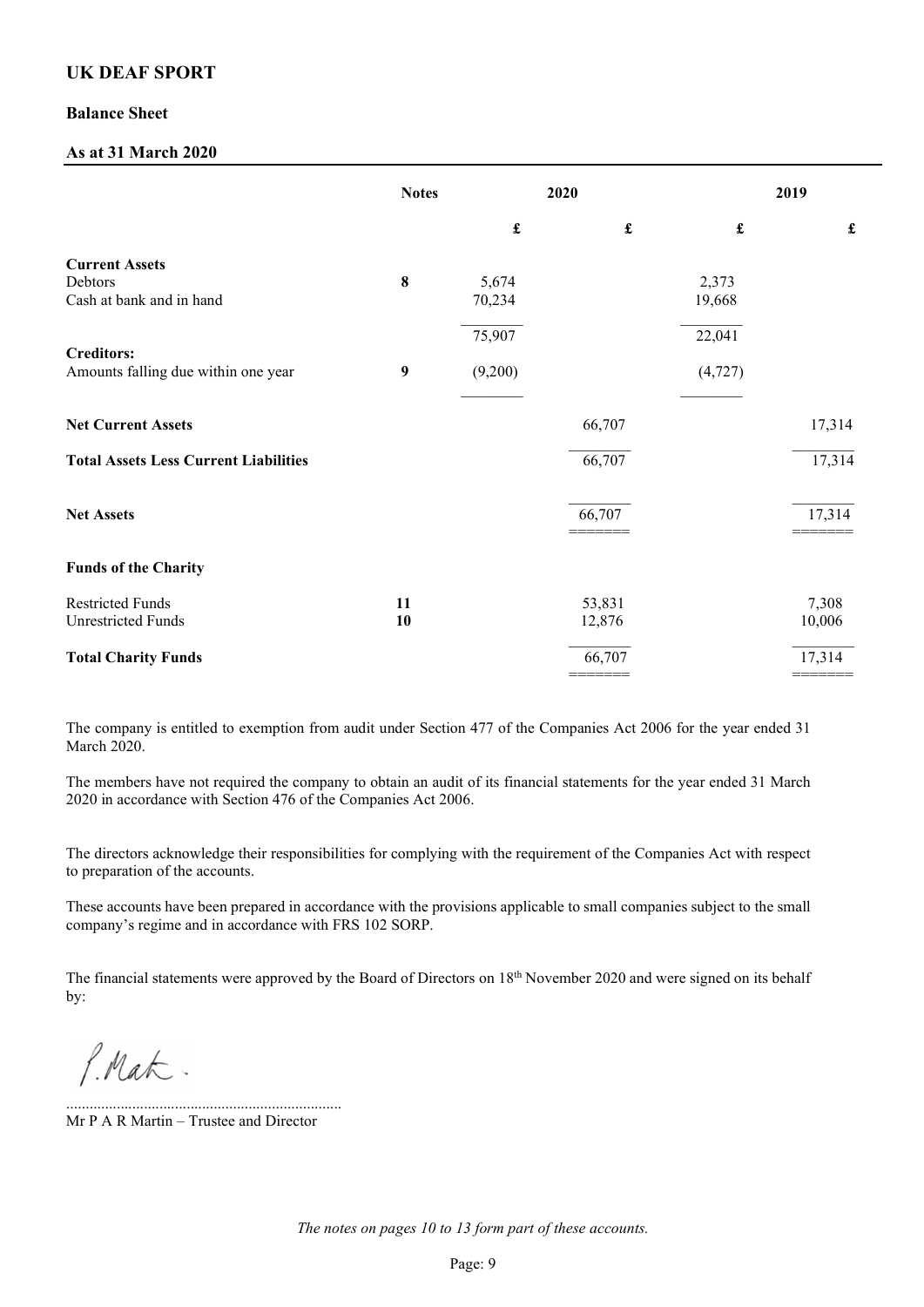## Notes forming part of the Accounts

### For the year ended 31 March 2020

#### 1 Principal Accounting Policies

#### Company Information

UK Deaf Sport is a private charitable company limited by guarantee, incorporated in England & Wales. The registered office is at 6b Parkway, Porters Wood, St Albans, Herts, AL3 6PA.

#### Accounting Convention

The accounts have been prepared under the historical cost convention, the Statement of Recommended Practice: Accounting and Reporting by Charities preparing their accounts in accordance with; the Financial Reporting Standard applicable in the United Kingdom and Republic of Ireland (FRS 102) and Charities Act 2011. The accounts include the results of the company's operations, which are described in the Trustees' Annual Report, all of which are continuing. The charity constitutes a public benefit entity as defined by FRS 102.

#### Going Concern

The accounts have been prepared on a going concern basis which assumes that the charitable company will continue to operate for the foreseeable future despite the current economic impact as a result of COVID-19. The Trustees and Directors consider that the available reserves and the availability of continued financial support will ensure the required working capital be in place for the company to continue operations for the foreseeable future. This is based on the Trustees and Directors opinion that the activity will continue to grow with increased publicity and support of their charitable activities. If the company were unable to continue to trade adjustments would have to be made to reduce the value of assets to their realisable amount, and to provide for any further liabilities that may arise.

#### Incoming Resources

All incoming resources are included in the Statement of Financial Activities when the company is legally entitled to the income and the amount can be quantified with reasonable accuracy. Income from charitable trading activities is recognised when the related goods and services have been completed and dispatched.

Income from grants and other donations which are of a voluntary nature are recognised when the charitable company has been notified in writing of both the amount and settlement date and receipt is probable. Grants received for future accounting periods are deferred.

Income from grants, and similar income where conditions for payment are linked to performance, are recognised to the extent that the charity has met the conditions.

Income from donated facilities is recognised when the charitable company utilises the facilities with the fair value being recognised as incoming resources and expended resources simultaneously, as appropriate.

#### Resources Expended

Expenditure is accounted for on an accruals basis, recognised when a liability is incurred, and classified under headings that aggregate all costs related to the category. Where costs cannot be directly attributed to particular headings they have been allocated to activities on a basis consistent with the use of resources.

Support costs have been allocated between governance costs and other support. Governance costs comprise all costs involving public accountability of the charity and its compliance with regulation and good practice. Support costs include central functions and have been allocated to activity cost categories on a basis consistent with the use of resources.

The Charity constitutes a public benefit entity as defined by FRS 102.

#### Cash and Cash Equivalents

Cash and cash equivalents are basic financial assets and include cash in hand and deposits held with banks.

#### Basic Financial Assets

 Basic financial assets, which include bank balances, are initially measured at transaction price including transaction cost and are subsequently carried at amortised cost using the effective interest method unless the arrangement constitutes a financing transaction, where the transaction is measured at the present value of the future receipts discounted at a market rate of interest. Financial assets classified as receivable within one year are not amortised.

#### Basic Financial Liabilities

 Basic financial liabilities, including creditors, are initially recognised at transaction price unless the arrangement constitutes a financing transaction, where the debt instrument is measured at the present value of the future receipts discounted at a market rate of interest. Financial liabilities classified as payable within one year are not amortised.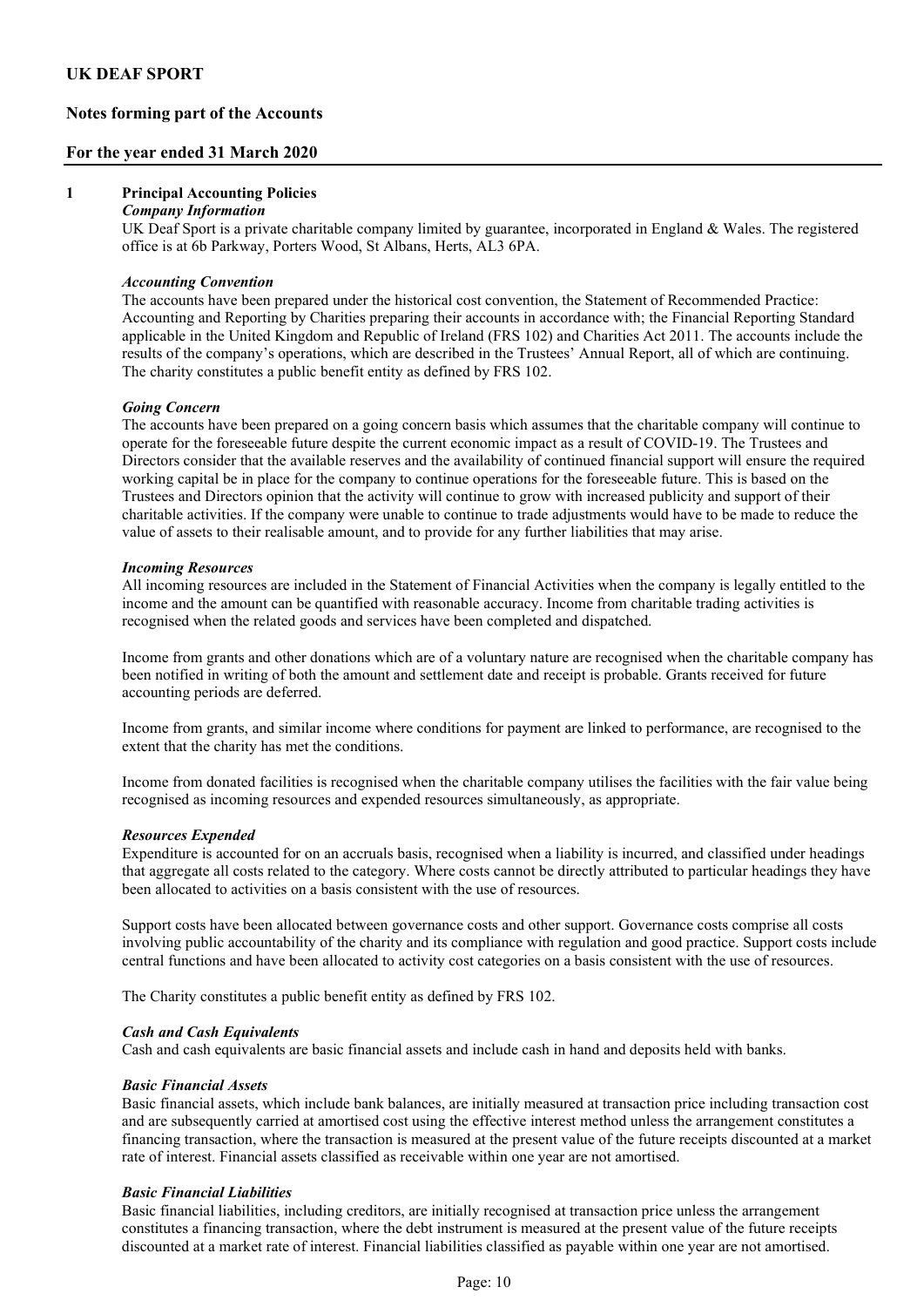### Notes forming part of the Accounts

#### For the year ended 31 March 2020

#### Fund Accounting

Unrestricted funds are those which are unrestricted and are available for use at the discretion of the Trustees in the furtherance of the general objectives of the charity and which have not been designated for other purposes.

Restricted finds can only be used for particular restricted purposes within the objects of the charity. Restrictions arise when specified by the donor or when funds are raised for particular restricted purposes.

Further explanation of the nature and purpose of each fund is included in the notes to the accounts.

#### Employee benefits

The cost of any unused holiday entitlement is recognised in the period in which the employee's services are received.

Termination benefits are recognised immediately as an expense when the charity is demonstrably committed to terminate the employment of an employee or to provide termination benefits.

#### 2 Income Resources from Donations and Legacies

|                                   | 2020<br>£                                                         | 2019<br>$\mathbf f$ |
|-----------------------------------|-------------------------------------------------------------------|---------------------|
| Income from Donations             |                                                                   | 525                 |
| Income from charitable activities |                                                                   |                     |
|                                   | 2020                                                              | 2019                |
|                                   | £                                                                 | £                   |
| Charitable trading                | 7,670                                                             |                     |
|                                   |                                                                   | 113,234             |
| Comic Relief                      | 38,725                                                            |                     |
|                                   | 180,253                                                           | 113,234             |
|                                   | Grants received for charitable trading purposes:<br>Sport England | 133,858             |

#### 4 Resources Expended: Charitable Activities

|                                | <b>Sport</b><br>England<br>£ | Comic<br><b>Relief</b><br>£ | <b>Administration</b><br><b>Costs</b><br>£ | 2020<br>£ | 2019<br>£ |
|--------------------------------|------------------------------|-----------------------------|--------------------------------------------|-----------|-----------|
| Staff costs                    | 51,261                       | 7,231                       |                                            | 58,492    | 70,757    |
| Research and partnership       | 5,711                        |                             |                                            | 5,711     | 11,194    |
| Training                       | 3,936                        |                             |                                            | 3,936     | 179       |
| Website and publicity costs    | 7,623                        | 99                          |                                            | 7,722     | 9,090     |
| Travelling costs               | 11,112                       | 121                         |                                            | 11,234    | 7,425     |
| Interpreters                   | 5,336                        |                             |                                            | 5,336     | 1,170     |
| Room hire and conferences      | 330                          |                             |                                            | 330       | 4,807     |
| Support services               | 16,453                       |                             |                                            | 16,453    | 17,484    |
| Affiliations and subscriptions | 3,363                        |                             |                                            | 3,363     | 1,099     |
| Other charitable expenditure   | 11,683                       |                             | 4,800                                      | 16,483    | 27,601    |
| Trustee expenses               |                              |                             |                                            |           | 823       |
| Independent examiner's fees    | 1,800                        |                             |                                            | 1,800     | 1,560     |
|                                | 118,609                      | 7,451                       | 4,800                                      | 130,860   | 153,189   |

======= ======= ======= ======= =======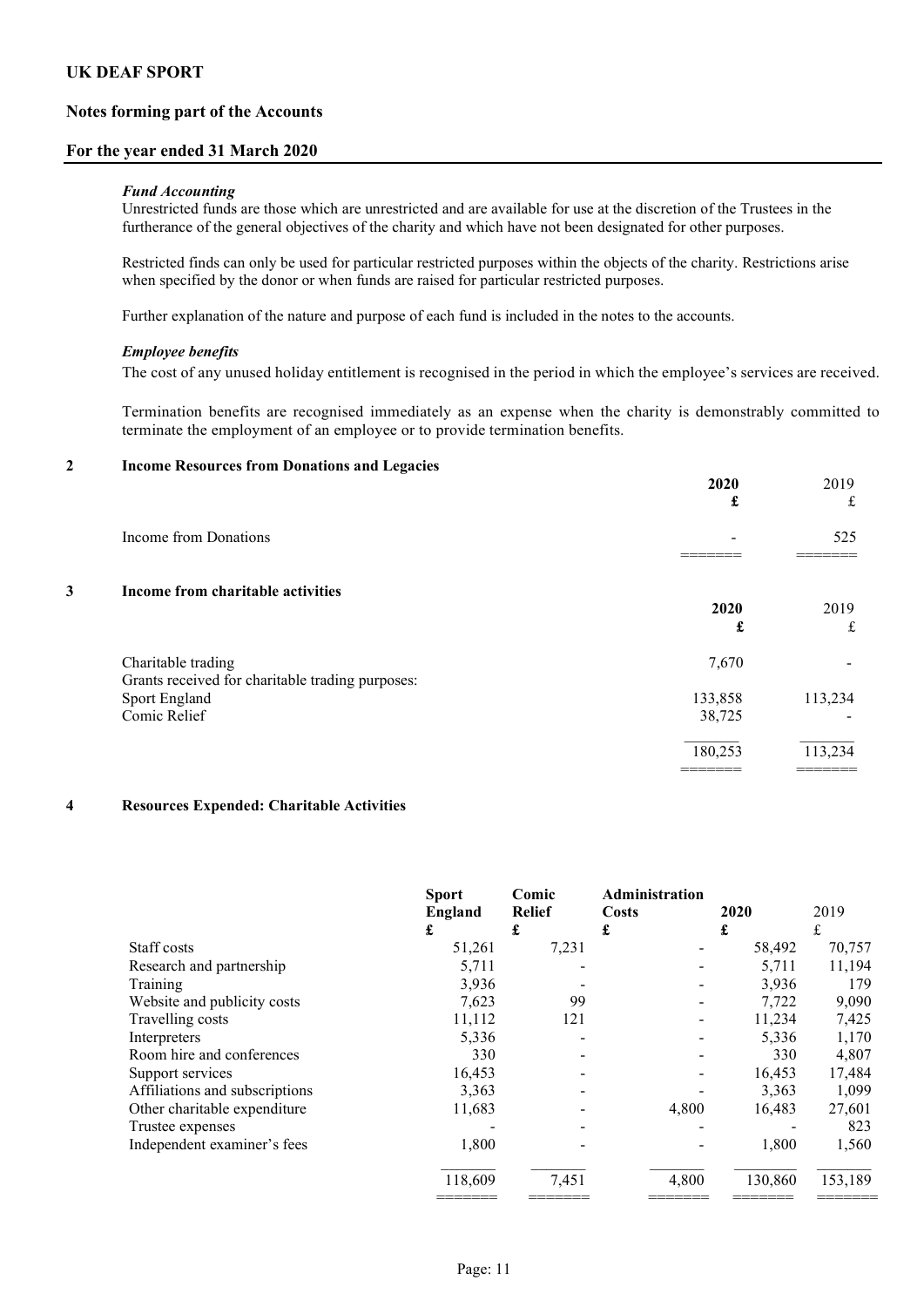## Notes forming part of the Accounts

## For the year ended 31 March 2020

#### 5 Net movement in funds:

Net movement in funds is stated after charging:

|                                     | 2026    | 2019 |
|-------------------------------------|---------|------|
|                                     | a.      |      |
| Independent Examiner's remuneration | 0.800   | .560 |
|                                     | _______ |      |

### 6 Trustees

None of the trustees (or any persons connected with them) received any remuneration or benefits from the charity during the year save as shown in the employees note.

## 7 Employees

The average monthly number of persons employed by the company during the year was:

|                                       | 2020<br><b>Number</b> | 2019<br>Number |
|---------------------------------------|-----------------------|----------------|
| Administrative staff                  | 1                     |                |
|                                       |                       |                |
|                                       |                       |                |
| The aggregate remuneration comprised: |                       |                |
|                                       | 2020                  | 2019           |
|                                       | £                     | £              |
| <b>Salaries</b>                       | 46,616                | 39,667         |
| Social security costs                 | 1,309                 | 1,329          |
| Pension costs                         | 2,400                 | 2,400          |
| Contractors and Chair fees            | 8,167                 | 27,361         |
|                                       | 58,492                | 70,757         |
|                                       |                       |                |

No individual employee's total benefits exceeded £60,000 during the year (2019: None).

#### 8 Debtors

|                               | 2020  | 2019  |
|-------------------------------|-------|-------|
|                               |       | ىلە   |
| Trade debtors                 | 2,958 | .616  |
| Other debtors and prepayments | 2,716 | 757   |
|                               | 5,674 | 2,373 |
|                               |       |       |